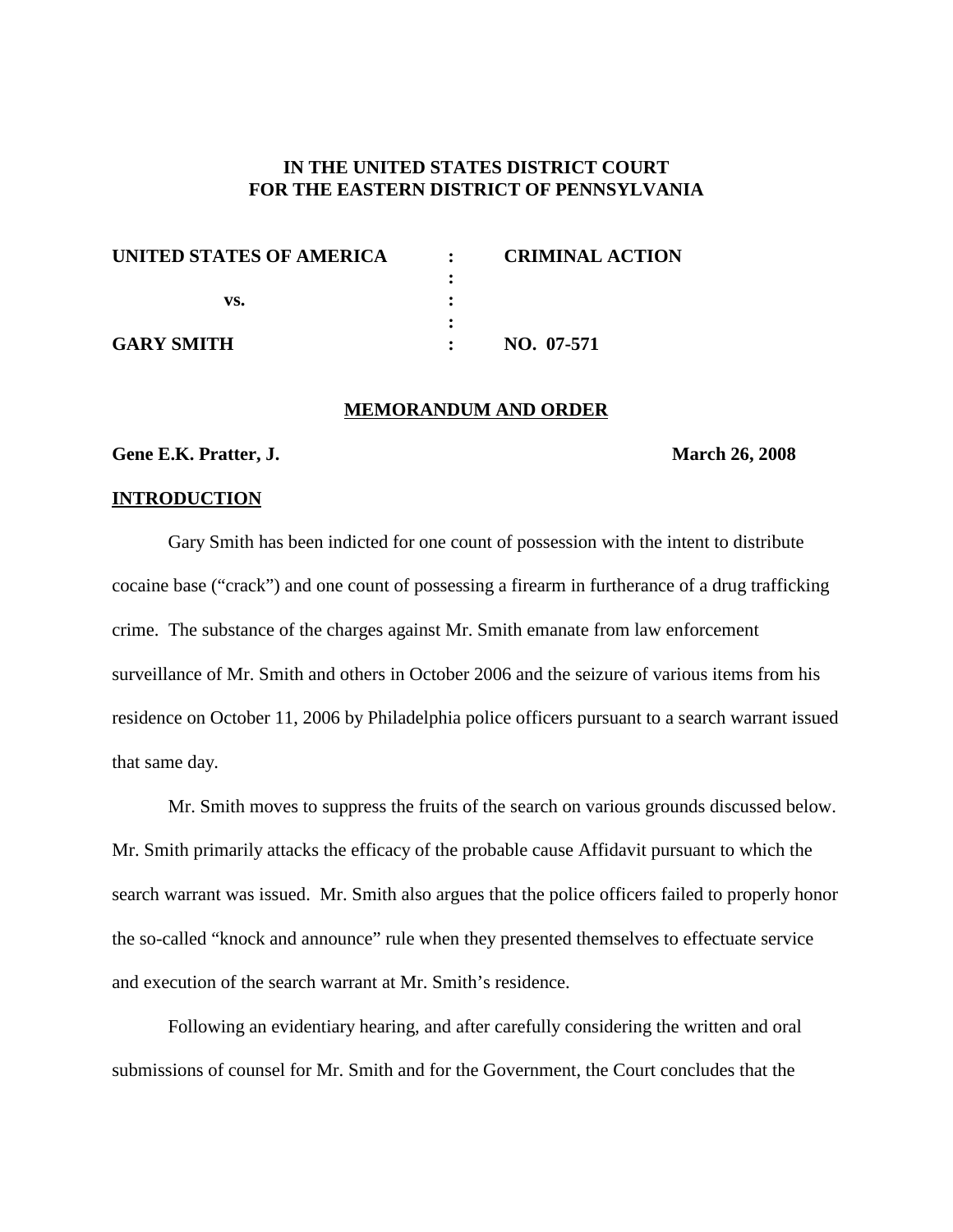suppression motion should be denied.

#### **FACTUAL BACKGROUND**

According to the Affidavit of Probable Cause prepared by Philadelphia police officer Gary Francis,<sup>1</sup> Officer Francis received an anonymous complaint on October 2, 2006 concerning an illegal drug selling operation being conducted in and about the 100 block of East Pleasant Street in Philadelphia's  $14<sup>th</sup>$  police district. Reportedly, a "black male known as 'Gary,'" residing in a row home at 136 East Pleasant Street, was the drug operation's ring leader and supplier of crack cocaine to a cadre of street sellers. Following up on the anonymous tip, Officer Francis and a police colleague conferred with a confidential informant who confirmed the anonymous caller's basic information. The confidential informant thereafter was dispatched by the officers to the 100 block of East Pleasant Street where Officer Francis's colleague observed the informant effect a \$20 controlled buy of crack cocaine from one Charles Wright. The officers then undertook a criminal history background check on Mr. Wright which produced information regarding his prior narcotics arrest. The background check also showed Mr. Wright's residence as 156 East Pleasant Street.

Surveillance of activities on the 100 block of East Pleasant Street resumed the next day. That afternoon the police observed a man (later identified as Mr. Smith) arrive by car at the surveillance location, get out of the car, and enter the 136 East Pleasant Street residence using a key to unlock the front door. About five minutes later, Mr. Smith was seen leaving 136 East Pleasant Street and going into 156 East Pleasant Street. After a short time, Mr. Smith left 156

<sup>&</sup>lt;sup>1</sup>Officer Francis, a 16-plus year veteran of the Philadelphia police force with many years' experience in narcotics investigations, testified at the suppression hearing.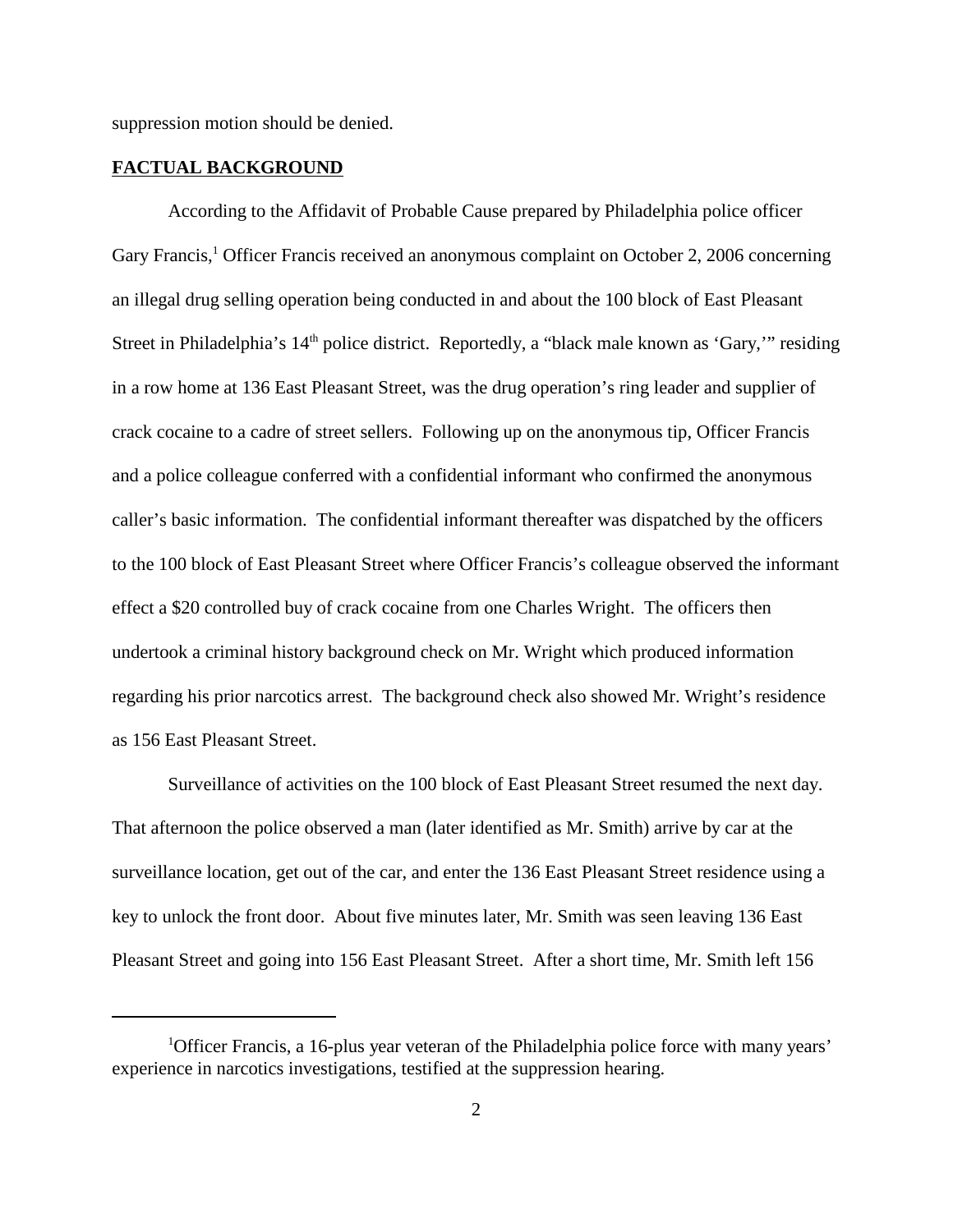East Pleasant and returned to the 136 property. Two minutes later Mr. Smith came out of 136 and went back into 156. According to the Affidavit, early that evening a police officer went with the informant to 156 East Pleasant Street and made a controlled buy of four packets of crack cocaine from Mr. Wright.

A week later, surveillance continued at the location. The police observed Mr. Smith come out of 136 East Pleasant, go to the 1997 Chevy Monte Carlo he had previously been seen driving and reach under the passenger side floor board, following which Mr. Smith was seen retrieving items from a plastic bag which items he exchanged with an unknown black man. Mr. Smith then was seen approaching another unknown man to whom Mr. Smith gave the plastic bag. Mr. Smith then returned to the Monte Carlo and drove away. Soon thereafter the informant and an officer made a controlled buy of 4 packets of crack cocaine from the second man who had been seen earlier with Mr. Smith.

According to Officer Francis, he ascertained from a check of Philadelphia records that Mr. Smith's Philadelphia Photograph Number ("PPN") is 786615 and included that PPN data in his Affidavit. Officer Francis also learned that Mr. Smith had a more than 10-year old non-drug related conviction that Officer Francis did not mention one way or the other in the Affidavit. Likewise, Officer Francis did not report the fruits of his title search for the owner of the Monte Carlo (which search did not disclose Mr. Smith, but rather someone else, as the owner of the car).

Officer Francis's Affidavit recounted that the informant had previously worked successfully with and for the narcotics officers in other investigations. He also affirmed his and his colleague's own extensive experiences with narcotics investigations and, finally, stated: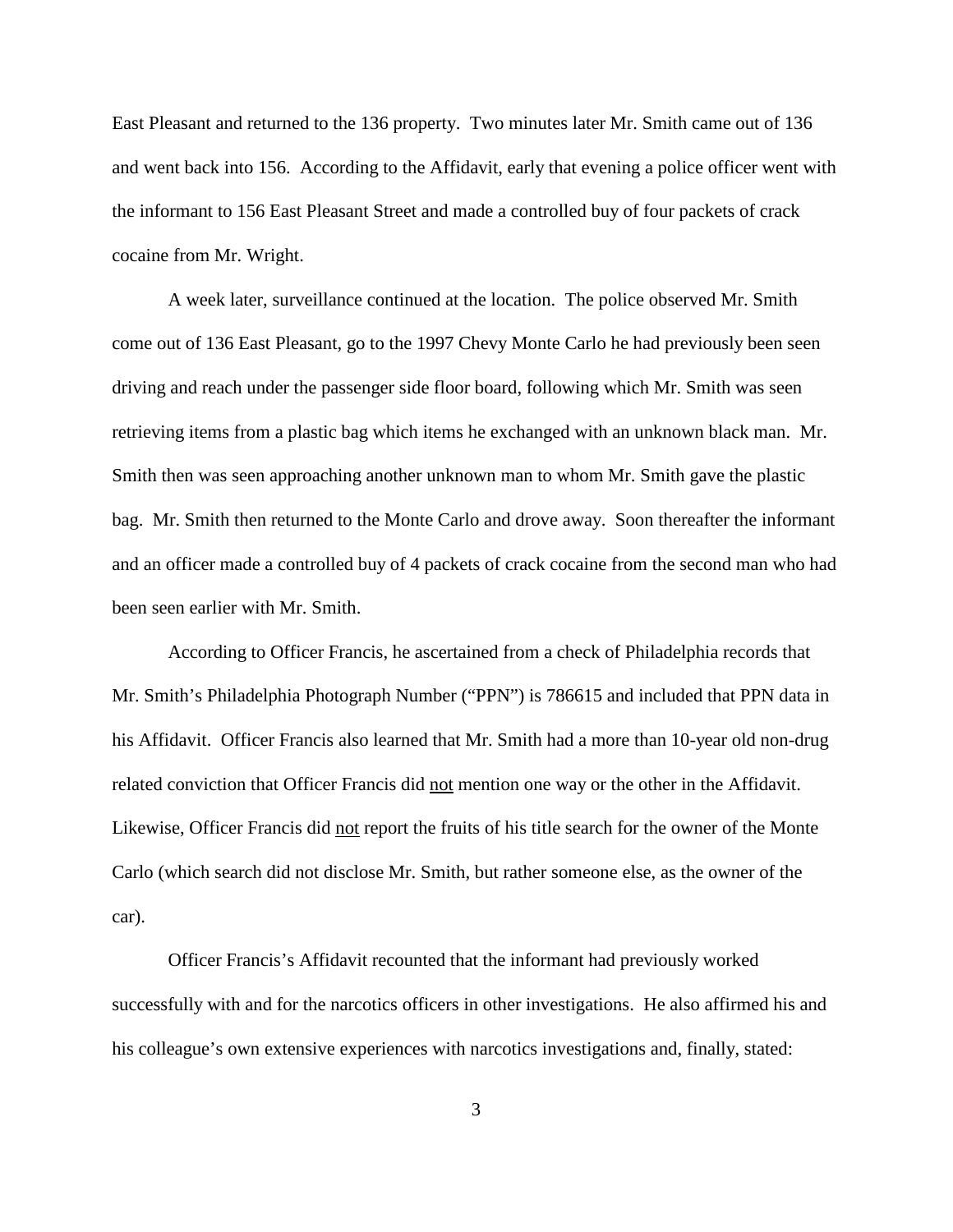"Based on the information received, the confirmation of the information by surveillance, the officer and informant purchases as well as backround [sic] checks [on Messrs. Wright and Smith], [Officer Francis] believes that Gary Smith is operating a drug operation in the 100 block of E Pleasant and uses 136 and 156 E Pleasant St to manufacture, store and distribute from as well as transport said contraband inside the 1997 Chevy Monte Carlo and respectfully request that a daytime warrant for [136 and 156 East Pleasant Street and the 1997 Chevy Monte Carlo] be approved." (emphasis added)

The Philadelphia magistrate approved the search warrants requested by the police.

A law enforcement contingent arrived at 136 East Pleasant Street in the late afternoon on October 11, 2006. Philadelphia police officer Derrick Garner testified that he, with other officers, went to 136 East Pleasant Street, loudly knocked and announced their presence three times over the course of approximately one minute without anyone answering the door. Officer Garner then proceeded to ram the front door to gain forced access to the premises. When the police thus entered the house, according to Officer Garner, he saw an elderly woman (later identified as Virginia Smith, Mr. Smith's mother and the legal owner of the 136 East Pleasant Street premises) coming down the interior stairs, accompanied by a young boy. Officer Garner then went upstairs to check on behalf of the interests of officer safety. Other officers promptly proceeded to execute the warrant and search the premises. The officers ultimately found a host of items, a specific list of which is not relevant for the pending motion, other than to state the obvious, namely, that the various seized items are what Mr. Smith wants excluded from the evidence admissible in this case. Two witnesses on behalf of Mr. Smith were prepared to testify at the suppression hearing to dispute Officer Garner's testimony concerning the police officers'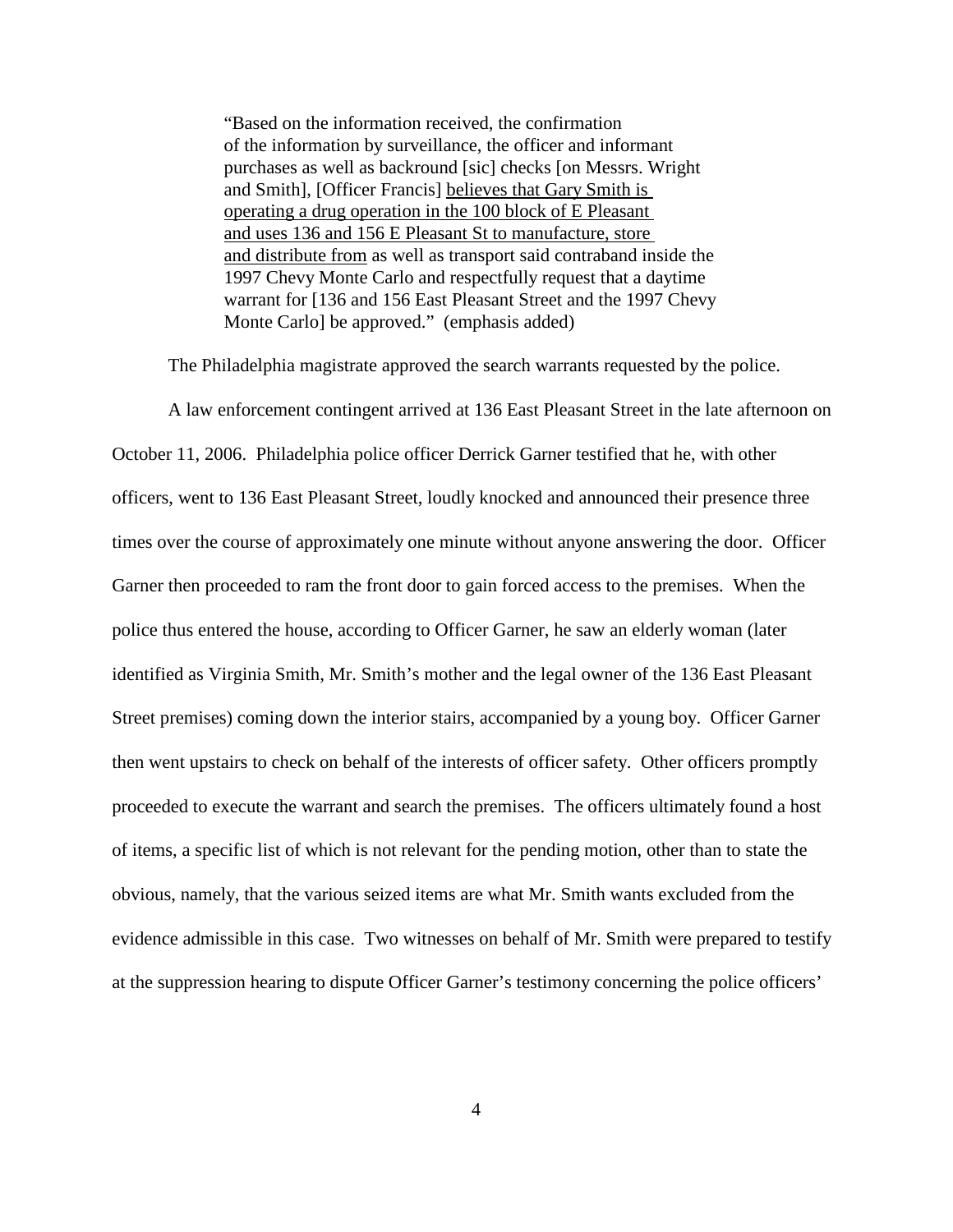meaningfully knocking and announcing their presence prior to forcibly entering the house. 2

The issuance and execution of only the search warrant relating to 136 East Pleasant Street is at issue in the pending motion.

#### **DISCUSSION**

Mr. Smith seeks to suppress the material seized from 136 East Pleasant Street. He contends that Officer Francis (the affiant for the probable cause application for the search warrant) made recklessly false statements to the magistrate in order to secure the search warrant, including the reference in the probable cause Affidavit to Mr. Wright's criminal background which, Mr. Smith argues, improperly but necessarily cast unfavorable light on Mr. Smith especially when combined with the inclusion of a "PPN" number for Mr. Smith without disclosure that Mr. Smith's prior criminal history was both stale and wholly unrelated to or unlike the subject of the current drug investigation. Mr. Smith also argues that on its face the probable cause Affidavit lacks probable cause as to criminal activity at the 136 East Pleasant Street premises, rendering the search warrant flawed. Finally, Mr. Smith claims that the officers

<sup>&</sup>lt;sup>2</sup>Notwithstanding defense counsel's good-faith effort to secure the attendance of the two witnesses for the hearing, the witnesses were not present. With the consent of the parties, and in view of the Government's argument on the "knock and announce" issue as discussed below, the Court accepted defense counsel's offer of proof that, if called to testify, (1) Mr. Smith's mother, Virginia Smith, would testify that she was the owner of 136 East Pleasant Street, that she was the woman observed in the house at the time the officers entered, and that she did not hear any knocking or announcement by the police before they rammed the front door and forcibly entered the house; and (2) Mr. Smith's neighbor, Ethel Richardson, would testify that she was present in the connected row home at 138 East Pleasant Street at or near the window in an upstairs room at the front of her home at the time of the events in question and that she heard loud banging at 136 East Pleasant but heard no verbal "announcing" of the officers' presence or purpose prior to the forced entry. Because the parties' legal arguments on the "knock and announce" issue did not turn on any credibility assessment by the Court of the witnesses or require a finding as to what actually occurred, for purposes of resolving this aspect of the motion both counsel and the Court were satisfied to forego live, sworn testimony by the two unexpectedly absent witnesses.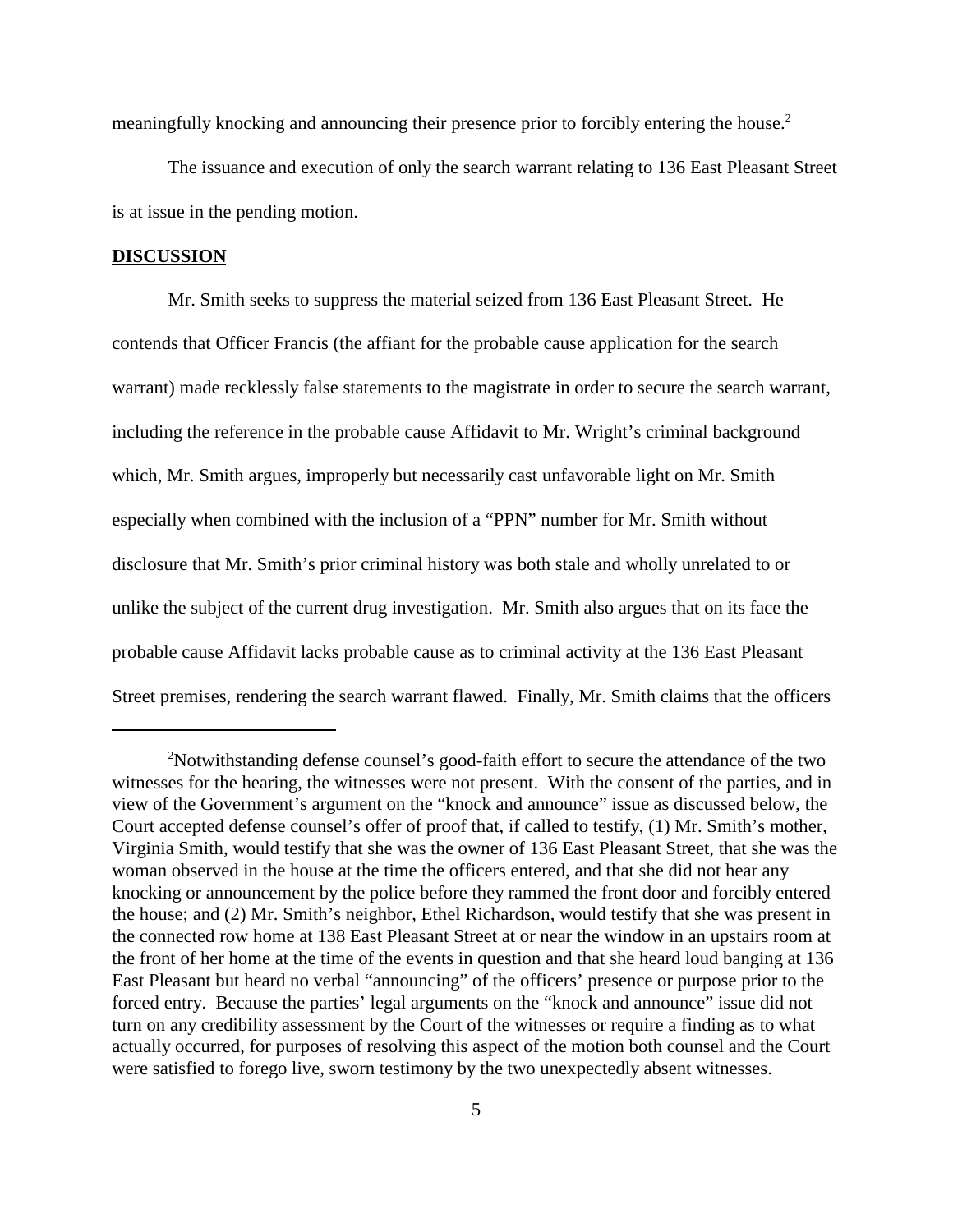violated the "knock and announce" rule when they served and executed the search warrant. Mr. Smith urges the suppression of the fruits of the search at 136 East Pleasant on any of the foregoing grounds. The Government disagrees.

# 1. Whether the Probable Cause Affidavit Includes Recklessly False Statements and/or Whether the Affidavit Lacks Probable Cause as to the 136 East Pleasant Street Location

As Mr. Smith acknowledges, an affidavit such as Officer Francis's has a presumption of validity, a presumption that a defendant may try to rebut by showing that an affiant recklessly made false statements in or omissions from the Affidavit. Franks v. Delaware, 438 U.S. 154, 171 (1975). Material omissions can indeed amount to material misstatements, thus rendering an affidavit as recklessly false. Wilson v. Russo, 212 F.3d 781, 786-87 (3d Cir. 2000).

Mr. Smith argues that although the Affidavit suggests that Officer Francis researched the criminal history of Messrs. Smith and Wright, in actual fact Officer Francis did very little investigatory checking as to Mr. Smith. Officer Francis did, however, refer in the Affidavit to Mr. Wright's prior narcotics criminal history. Officer Francis learned, but did not disclose to the magistrate, <sup>3</sup> that Mr. Smith's prior criminal history related to a 1995 incident involving charges of carrying a firearm without a license. Officer Francis did include in the Affidavit Mr. Smith's PPN, essentially suggesting that Mr. Smith had some unspecified prior interaction with the local criminal justice system. The Officer did not disclose that his research did not tie Mr. Smith to ownership of either the Chevy Monte Carlo or of any of the East

<sup>&</sup>lt;sup>3</sup>Officer Francis testified that the only information conveyed to the magistrate is that which is in the Affidavit. In other words, Officer Francis testified that he did not orally supplement the written information he provided in the probable cause Affidavit.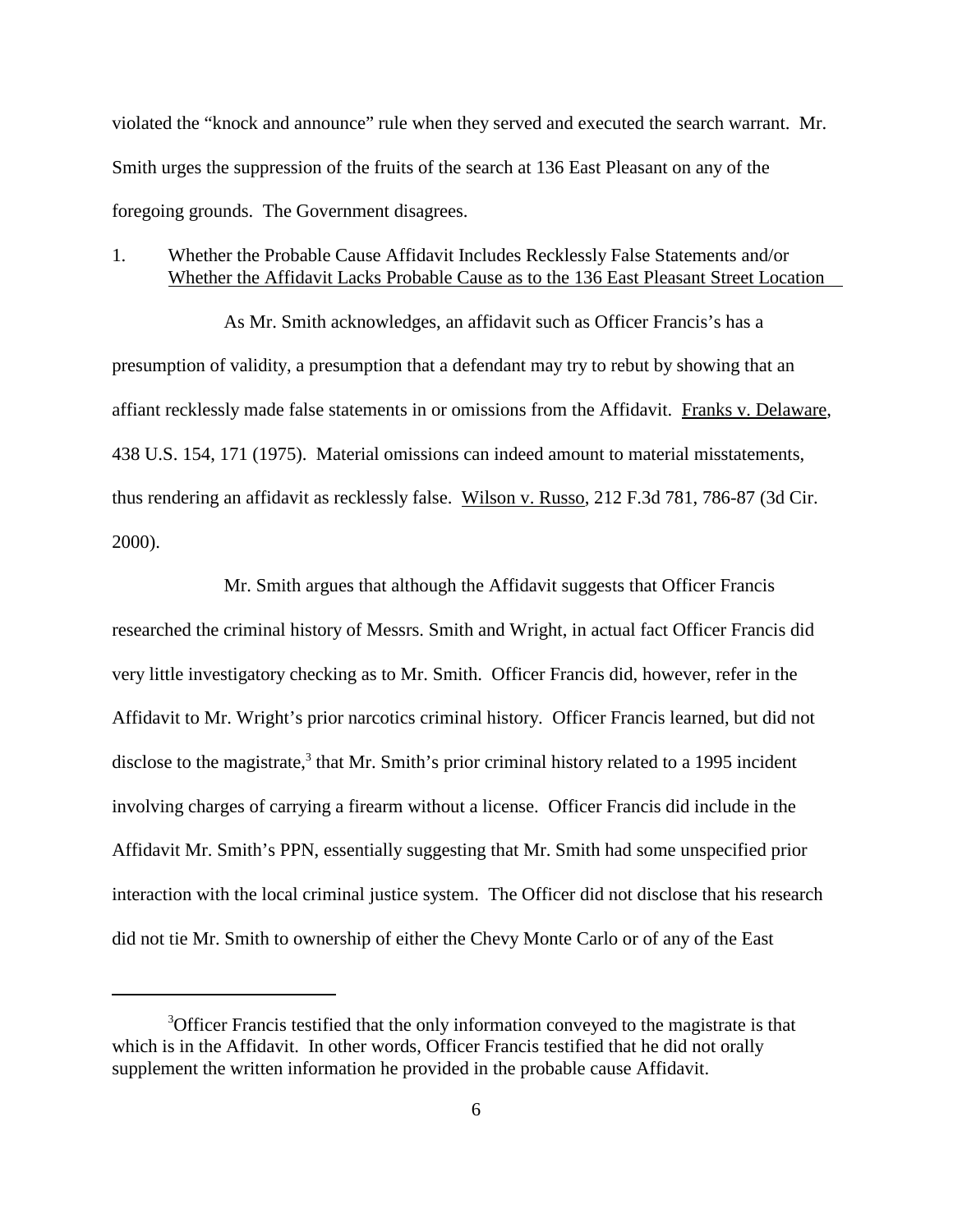Pleasant Street locations observed. Thus, Mr. Smith describes the Affidavit as deliberately or recklessly misleading because the combination of what was stated and what was withheld (including what Mr. Smith argues should have been a candid description of the Officer's only minimal "background check" on Mr. Smith) served to cast Mr. Smith in the suggested but erroneous light of some kind of history of drug dealing. This, Mr. Smith contends by reference to United States v. Yusuf, 461 F.3d 374 (3d Cir. 2006), undermines the efficacy of the Affidavit and, as a result, the search warrant. 4

Mr. Smith claims that the arguably negative "spill-over" of the information about Mr. Wright and the incomplete information about Mr. Smith combine to present a Franks violation. Even if the Court agreed that these elements were separately or in tandem misleading (which the Court declines to conclude<sup>5</sup>) and/or that Officer Francis deliberately or recklessly

<sup>5</sup>On the face of the Affidavit, the information expressly and actually set forth appears to have been accurate and not misleading. The defense argument that the "silence" on other points

<sup>&</sup>lt;sup>4</sup>Mr. Smith also cites without discussion United States v. Jacobs, 986 F.2d 1231 (8th Cir. 1993), and United States v. Stanert, 762 F.2d 775 (9th Cir. 1985), amended, 769 F.2d 1410 (9th Cir. 1985). Neither of these cases are persuasive here. In Jacobs, the Eighth Circuit Court of Appeals held that the search warrant affidavit, which stated that a drug-sniffing dog had shown interest in the package searched, was invalid where the warrant application failed to disclose that the dog's behavioral "interest" in the package did not amount to an official "alert." 986 F.2d at 1233. Because the dog had not given a full alert, the dog's handler was not sure that the package contained drugs. Although the handler communicated this uncertainty to the officer applying for the warrant, the officer omitted this information from the application. Id. In United States v. Frost, 999 F.2d 737 (3d Cir. 1993), however, the Third Circuit Court of Appeals upheld the validity of a search warrant under similar circumstances. Id. at 744 (holding that probable cause supported issuance of search warrant for suitcase, despite omission in underlying affidavit concerning drug-sniffing dog's failure to alert on suitcase). In Stanert, the court held only that the defendant made a sufficient *preliminary* showing under the Franks test (i.e., that inaccuracies or omissions which were material to a finding of probable cause were contained in the search warrant affidavit and that the affidavit purged of those falsities and supplemented by the omissions would not be sufficient to support a finding of probable cause) to entitle the defendant to an evidentiary hearing on his allegations. 762 F.2d at 782.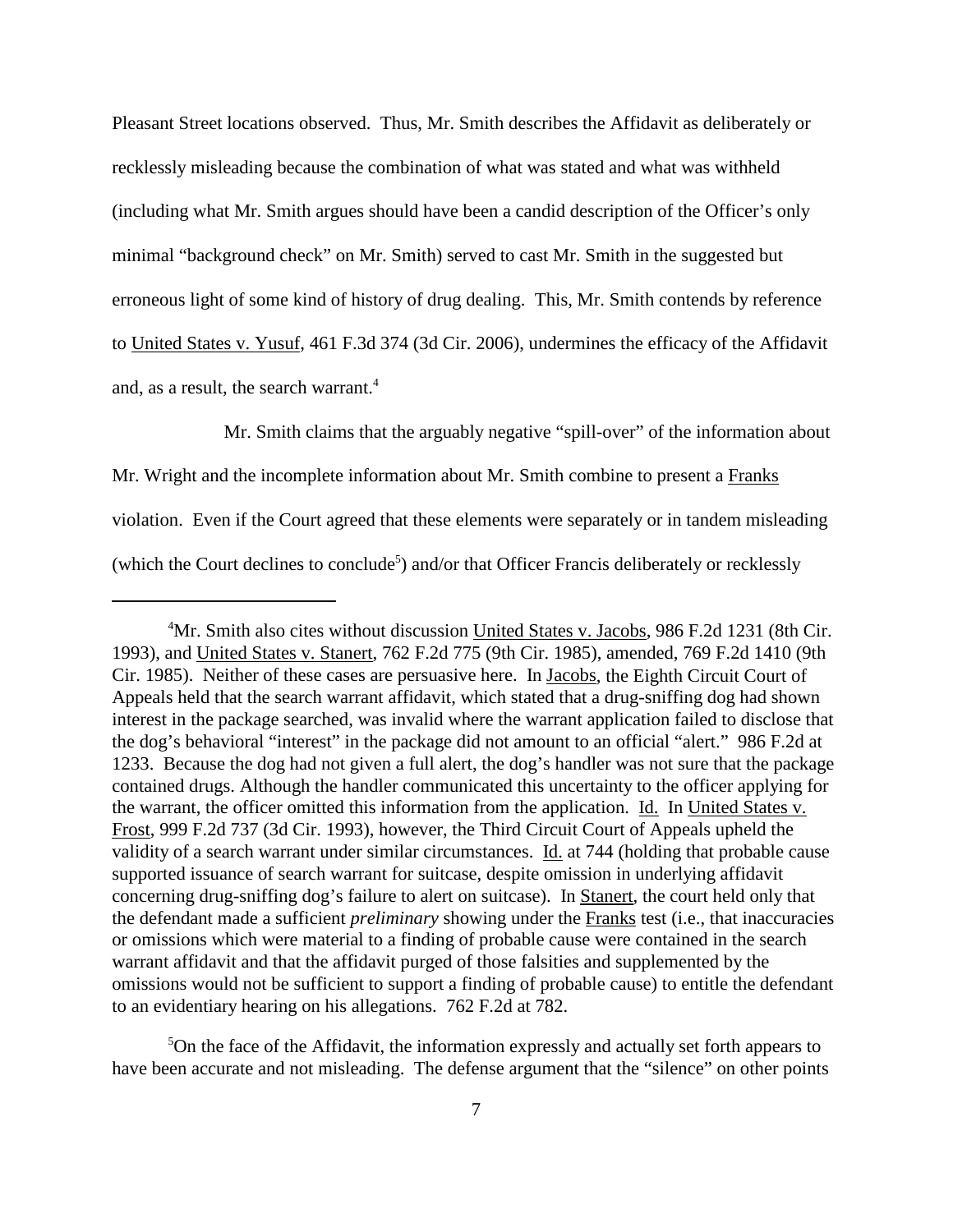engineered a misimpression (which the Court also declines to conclude<sup>6</sup>), by testing the Affidavit without the offending information but with the omitted information, the Court may then assess whether a Franks violation has occurred. In other words, the issue is to evaluate whether the allegedly misleading statement(s) was or were necessary to a proper finding of probable cause. United States v. Shields, 458 F.3d 269, 276 (3d Cir. 2006). See also Yusuf, 461 F.3d at 383-84; Sherwood v. Mulvihill, 113 F.3d 396, 400 (3d Cir. 1997). Excising the information about Mr. Wright and the PPN reference to Mr. Smith, adding specific information about Mr. Smith's nondrug related criminal history and/or the information that Mr. Smith did not appear to be the title holder of either of the properties under surveillance or the Monte Carlo, or using some other arguably more accurate description of Officer Francis's limited effort to find out any information about Mr. Smith cannot reasonably be seen as having an impact, one way or the other on the magistrate's decision to issue the search warrant for 136 East Pleasant Street. As discussed below, if the Affidavit was reconstituted corrected for the allegedly misleading features delineated by Mr. Smith by removing the offending information and adding the information Mr.

is somehow manipulative is equally unpersuasive; the "silence" is at most interpreted as neither meaningful nor meaningless and, as a result, of no moment.

<sup>6</sup> Through conscientious and skilled cross-examination of Officer Francis, defense counsel endeavored to portray the Officer's background check of Mr. Smith as uncharacteristically or unprofessionally underwhelming but presented to the magistrate by Officer Francis with inappropriate and misleading puffery. However, Officer Francis testified that he checked into Mr. Smith's background only so much as he then thought was needed for his present purposes (i.e., to make sure he was investigating the "right" Mr. Smith), and saw no purpose served by including information extraneous to that purpose or the probable cause evaluation. The Court finds that there is no basis on which to find Officer Francis's actions either disingenuous or reckless or to question his decision to omit neutral or irrelevant information. See United States v. Frost, 999 F.2d 737, 743-44 (3d Cir. 1993); United States v. Calisto, 838 F.2d 711, 715 (3d Cir. 1988).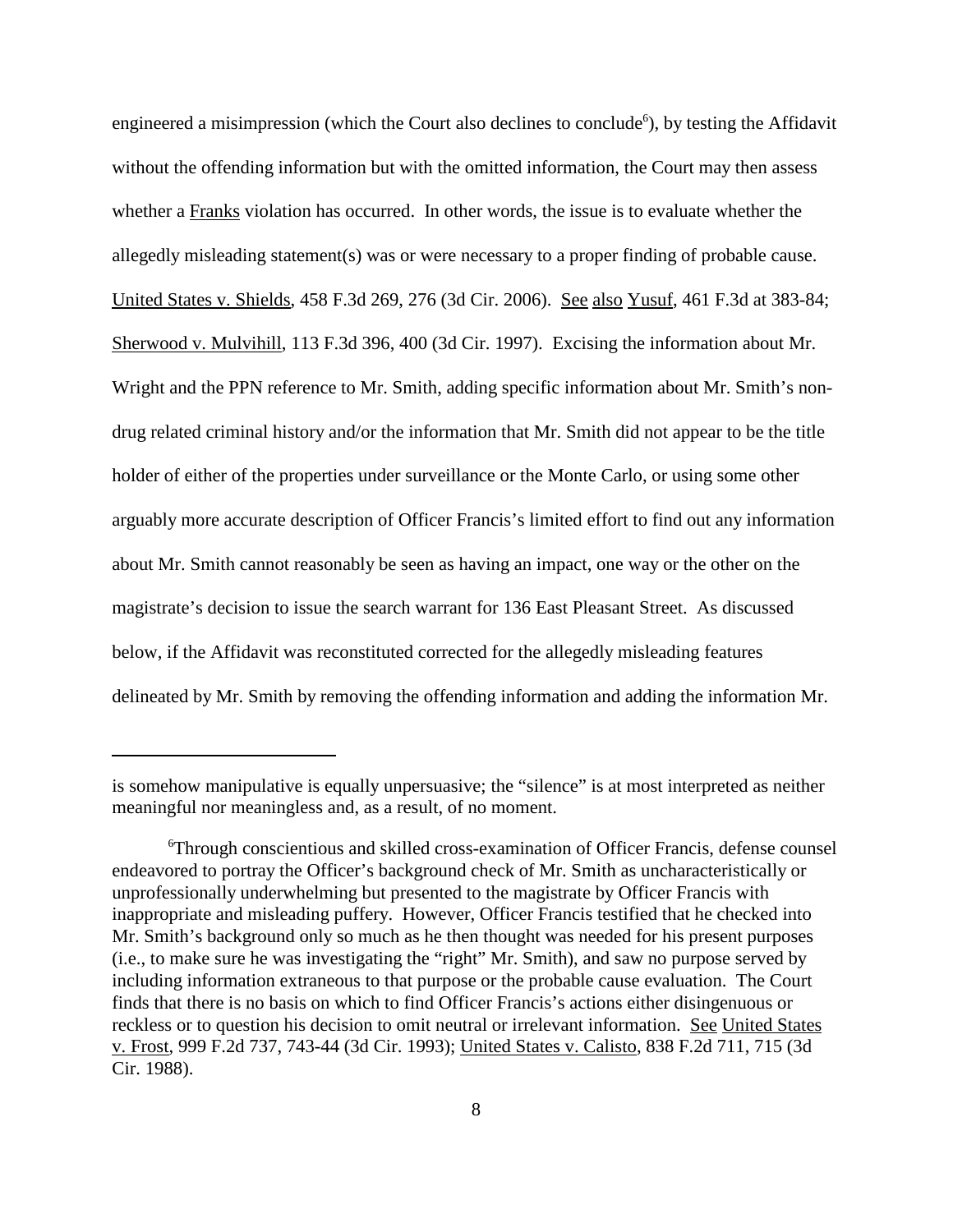Smith says should have been included, sufficient probable cause was presented in the Affidavit.

Mr. Smith also argues that the "four corners" of the Affidavit lack presentation of probable cause to support the search warrant for 136 East Pleasant Street. He points to the recitation by Officer Francis that a hand-to-hand drug transaction was observed at 156 East Pleasant, but there are no similar references to specific illegal activity at Mr. Smith's residence at 136 East Pleasant. Mr. Smith emphasizes there were no "boilerplate representations" by Officer Francis within the four corners of this warrant that indicated that drug dealers, or drug sellers, use their residences to maintain the fruits of their activities, and there were no allegations to establish that any contraband would be within the 136 East Pleasant Street address. While the Court may question the supposed comfort made available from "boilerplate," without such routine language this Affidavit contained sufficient information from which the magistrate could discern "a substantial basis for a fair probability that evidence [would] be found" at 136 East Pleasant Street. United States v. Conley, 4 F.3d 1200, 1205 (3d Cir. 1993). Officer Francis recounted in his Affidavit the observations by officers of Mr. Smith going into and leaving 136 East Pleasant Street on several occasions and in rapid sequence (including unlocking the front door with the use of a key); he twice recites information that "Gary" (determined to be defendant Gary Smith who a reliable confidential informant confirmed was a drug dealer) "resides at 136 East Pleasant Street;" he reported that Mr. Smith was observed on the 100 block of East Pleasant Street by police giving a plastic bag to an unknown male from whom a controlled buy of crack was then made, allowing the police to retrieve the crack from the bag Mr. Smith had given the unknown male. Officer Francis concluded his Affidavit:

"Based on the information received, the confirmation of the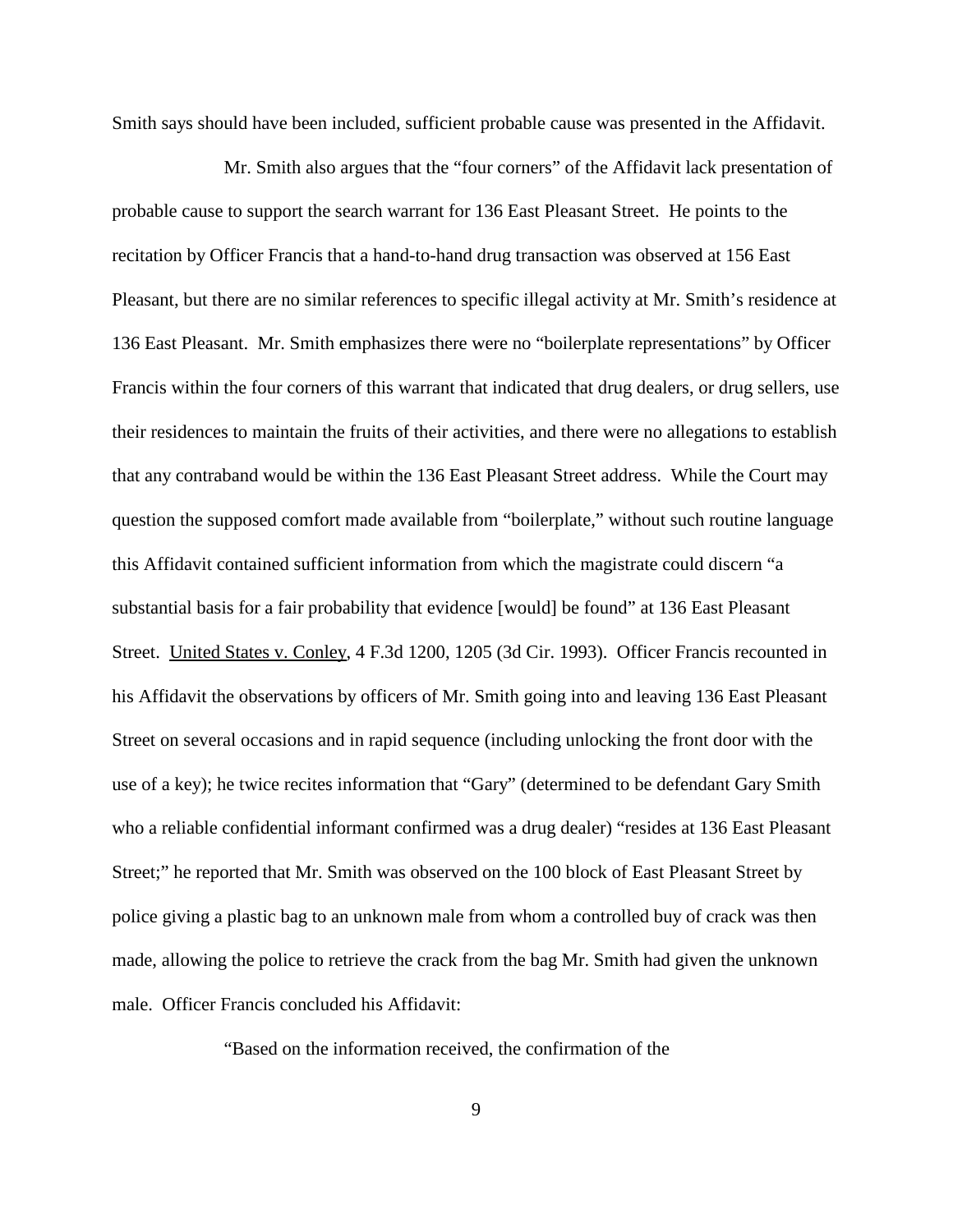information by surveillance, the officer and informant purchases ...your affiant, P/O Francis...believes that Gary Smith is operating a drug operation in the 100 block of E Pleasant and uses 136 and 156 E Pleasant St to manufacture, store and distribute from...and respectfully request that a daytime warrant for the same be approved." (emphasis added)

By his reference to "boilerplate representations" about drug dealers or sellers using their residences to maintain the fruits of their activities, Mr. Smith tacitly acknowledges that there is a commonly made connection between illicit drug activity and the suspect's residence. Nonetheless, Mr. Smith argues that a magistrate is not permitted to infer that there is "a fair probability that evidence will be found" in the place to be searched even after reports of the suspected dealer going in and out of the location with drug buys occurring in between that movement, and he maintains that the probable cause affidavit must *actually articulate* the affiant's supposition or presumption that a suspected drug dealer uses his "home base" for some purpose related to his drug business. Thus, Mr. Smith's position is essentially that the issuing magistrate must shed and eschew use of experience and common sense to make himself no more knowledgeable than the proverbial "blank slate." This makes no sense to the Court because to enunciate such a stark rule would be tantamount to saying search warrants could be issued by someone less knowledgeable than a "man on the street," or by the functional equivalent of an ATM machine, so long as certain magic words were presented. Not only does Mr. Smith present no governing case law<sup>7</sup> to support his argument, it necessarily ignores the accumulated direct

<sup>&</sup>lt;sup>7</sup>The Court finds the citation to United States v. Sartin, 262 F.Supp. 2d 1154 (D. Or. 2003) unpersuasive. In Sartin, the district court concluded that the warrant application lacked "facts from which a judge could find probable cause to justify the issuance of the warrant" where the reasons given for searching the defendant's apartment were premised upon conduct by her former boyfriend, and even then only loosely connected thereto. See id. at 1157-59. In particular, the warrant application specified a gun purportedly involved in a pair of shootings that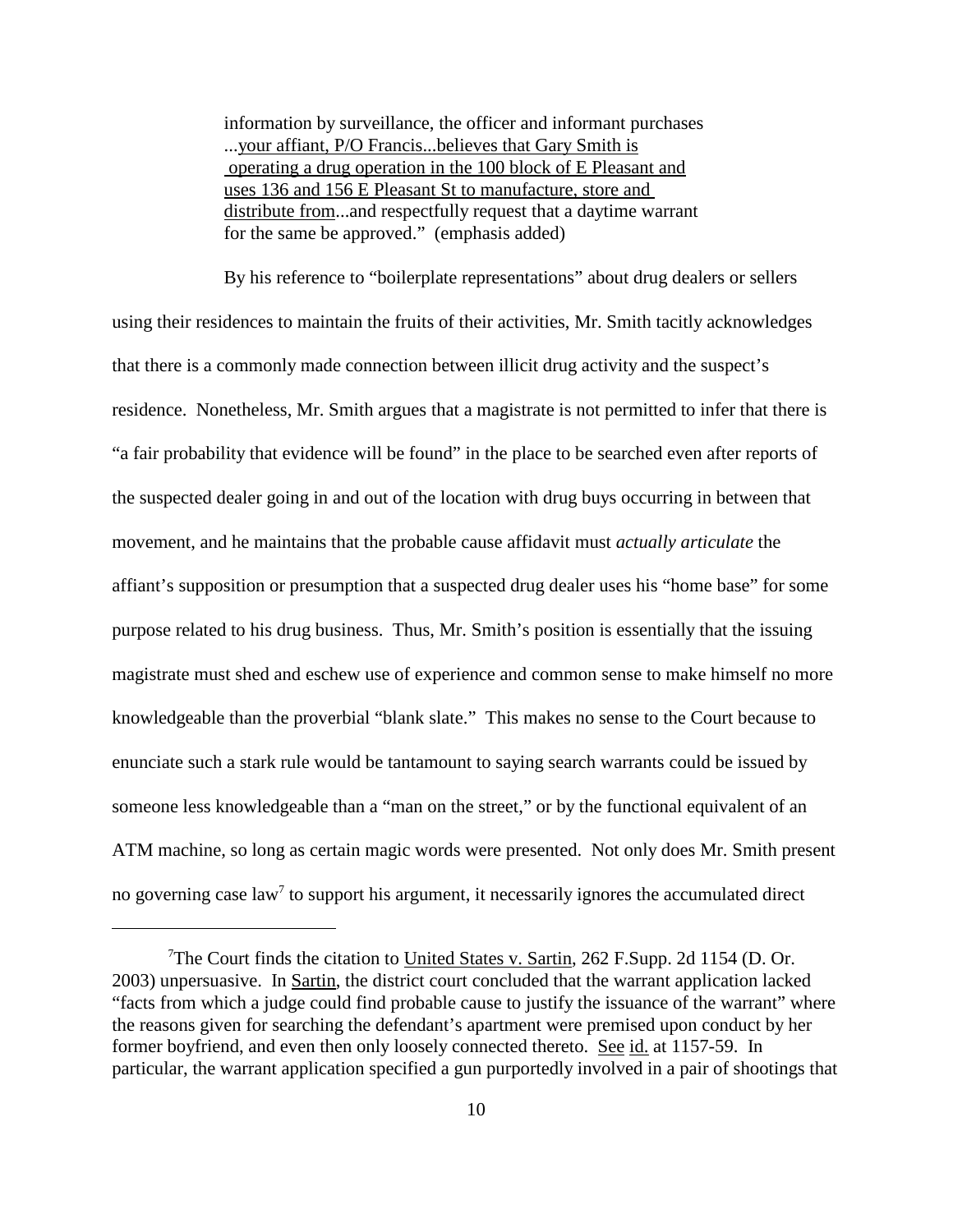information that is presented in Officer Francis's Affidavit, including the summation quoted above from which the magistrate had a sufficient considered basis to reasonably and rationally accept Officer Francis's experienced belief that evidence of illegal drug activities likely would be found in Mr. Smith's residence at 136 East Pleasant Street. See United States v. Burton, 288 F.3d 91, 103 (3d Cir. 2002); United States v. Hodge, 246 F.3d 301, 305, 307 (3d Cir. 2001); United States v. Whitner, 219 F.3d 289, 297 (3d Cir. 2000). 8

Therefore, the Court finds no structural or procedural defect in the request for or

<sup>8</sup>The Government argues in the alternative that even if the probable cause Affidavit here was deficient, the fruits of the search at 136 East Pleasant Street should not be suppressed on the strength of the "good faith" exception to the exclusionary rule enunciated by the Supreme Court in United States v. Leon, 468 U.S. 897 (1984). Even if the Court had not concluded that this warrant was properly issued, the record here contains no factual or advocated basis on which this Court could "objectively ascertain" that the law enforcement officers who served this search warrant would have or could have "known that the search [of 136 East Pleasant Street] was illegal despite the magistrate's authorization." 468 U.S. at 922 n. 23. Therefore, the Leon "good faith" exception to the exclusionary rule would be available as a basis on which to deny Mr. Smith's suppression motion.

occurred two months prior; the court determined that the warrant application contained no evidence that the defendant's boyfriend had committed the shootings, and, moreover, that nothing in the warrant materials indicated that the gun would be found at the defendant's apartment. Id. at 1157-58. The court concluded that "the rights of third parties must prevail over a fishing expedition, particularly when there is little evidence [defendant's boyfriend] had a gun, let alone that he was hiding it somewhere." Id. at 1158. The other stated justification for the search of the defendant's apartment was to find proof that the defendant's boyfriend no longer resided at his registered address, which would be a violation of his sex offender registration. Id. Prior to applying for the search warrant, the police had already arrested the boyfriend for violating the sex offender registration statute, and he had admitted his guilt. Id. The court concluded that not only was the search unnecessary in this respect, the warrant application contained insufficient evidence that the boyfriend was living at the defendant's apartment. Id. Indeed, according to the court, "[v]irtually all information in the application was to the contrary." Id. In sum, in Sartin, the warrant application was insufficient, incomplete and logically deficient in almost every respect. As previously discussed, this is not the case here. The warrant application in the present case is supported by officers' observations of Mr. Smith and information from a confidential informant, and the search of Mr. Smith's residence was directly relevant to the underlying investigation.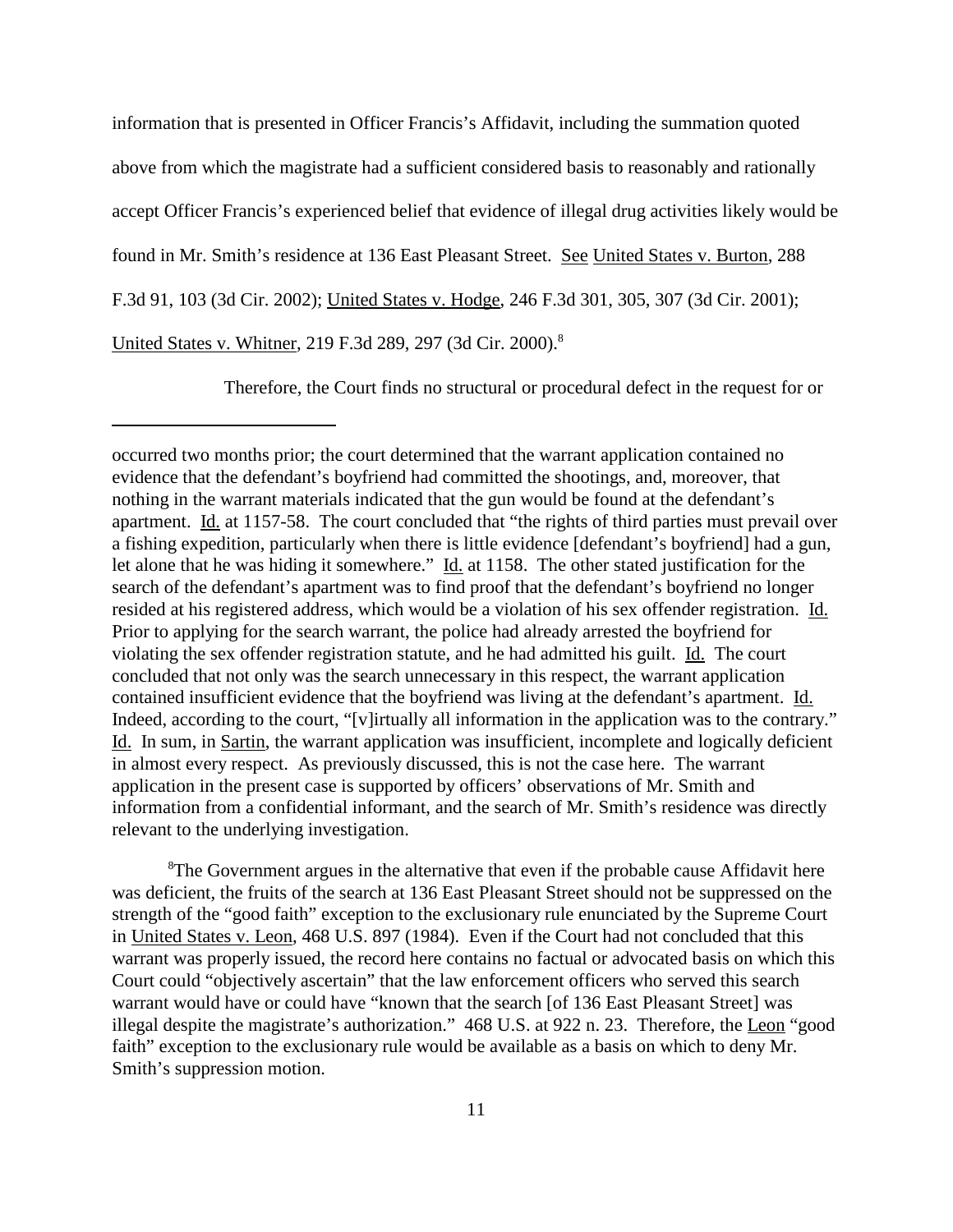issuance of the search warrant for 136 East Pleasant Street and turns to Mr. Smith's final argument as to the conduct of the officers in executing the warrant prior to conducting their search of the premises.

# 2. Whether Law Enforcement Officers Violated the "Knock and Announce" Rule and, If So, Is Suppression the Appropriate Remedy?

As explained above, notwithstanding Officer Garner's testimony at the hearing, the Government was satisfied to essentially accept for purposes of the suppression motion Mr. Smith's argument that the officers failed to properly conduct themselves in accordance with the "knock and announce" rule before invoking 18 U.S.C. § 3109 to break down the front door at 136 East Pleasant Street and enter the premises to execute the search warrant. The Government counters, instead, that even if the police entered the property without first attempting to gain peaceable entry, suppression of the evidence gathered during the ensuing search is not the required remedy.

The Supreme Court has addressed essentially this fact pattern in Hudson v. Michigan, 547 U.S. 586 (2006), and found that "the knock-and-announce rule has never protected ...one's interest in preventing the government from seeing or taking evidence described in a warrant." 547 U.S. at 586. Thus, a violation of 18 U.S.C. § 3109 does not translate into suppression of the evidence subsequently seized, assuming the validity of the warrant itself. According to the Supreme Court, the interests of an arguably aggrieved homeowner (in this case Mr. Smith's mother) are unrelated to the seizure of evidence to be used at the trial of Mr. Smith here, and suppression of the seized evidence is not required.

12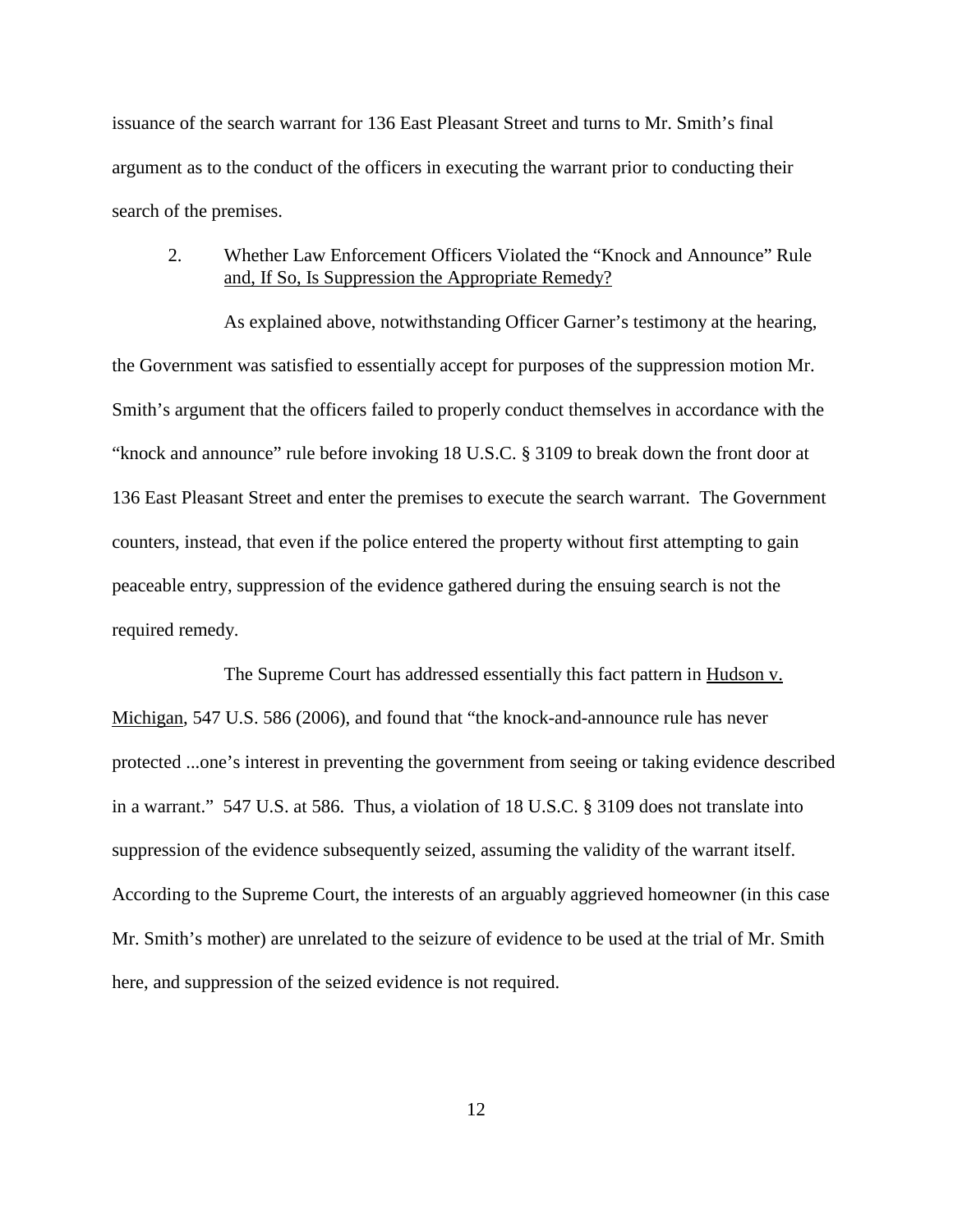### **CONCLUSION**

For the foregoing reasons, the evidence seized from 136 East Pleasant Street on October 11, 2006, to wit, 161 grams of crack cocaine, 164 grams of marijuana, a .40 caliber Smith and Wesson firearm loaded with 12 rounds, a digital scale, a plate with cocaine residue, two photograph identification forms with Mr. Smith's picture, mail addressed to Mr. Smith and packaging paraphernalia will not be suppressed from use at trial in this case on the bases argued in the pending defense motion. An appropriate Order accompanies this Memorandum.

## BY THE COURT:

GENE E.K. PRATTER, J. United States District Judge

\_\_\_\_\_\_\_\_\_\_\_\_\_\_\_\_\_\_\_\_\_\_\_\_\_\_